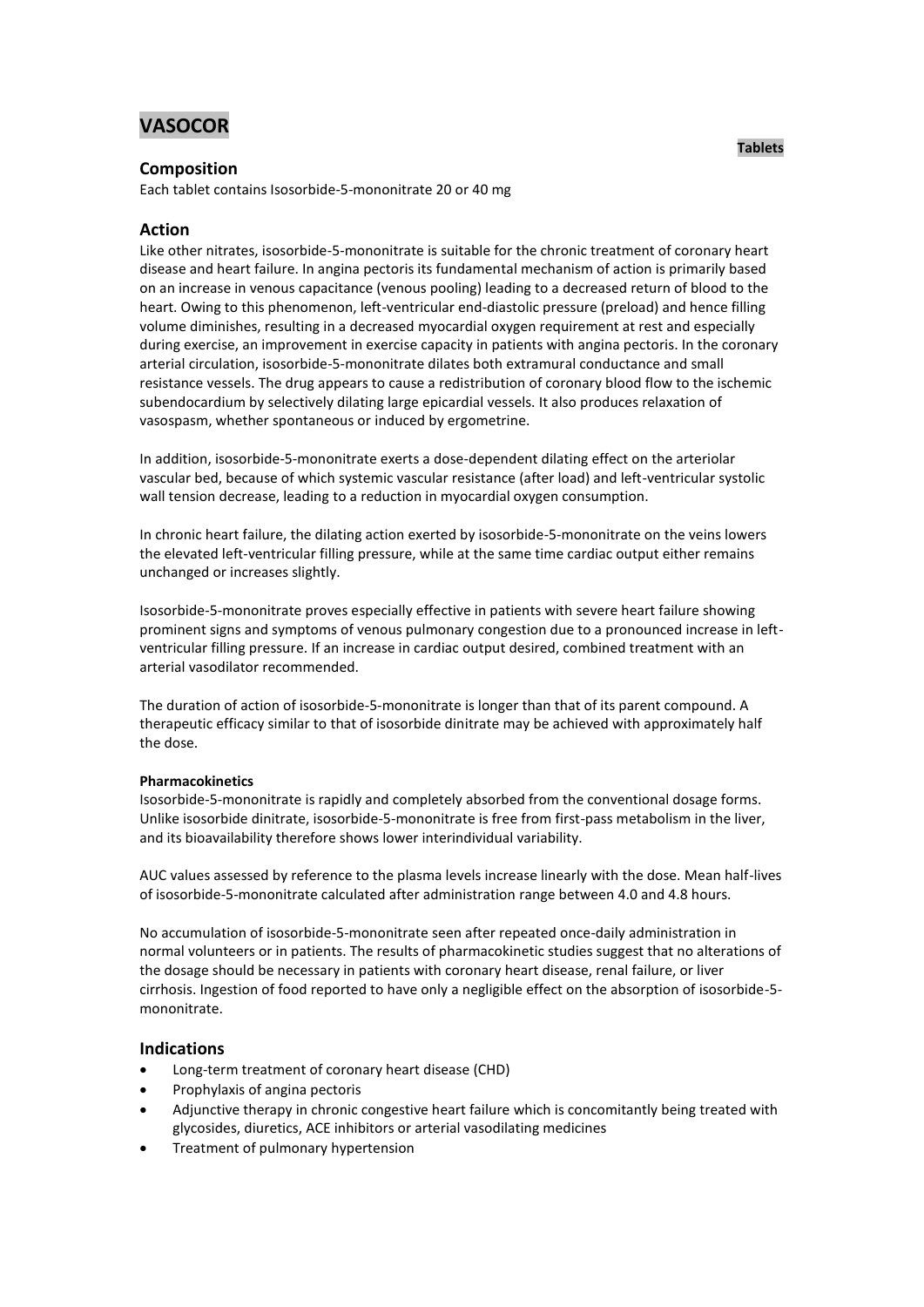# **Contraindications**

- Marked hypotension (BP ≤ 90 mm Hg systolic)
- Circulatory collapse, shock
- Cardiogenic shock unless sufficient end-diastolic pressure is maintained e.g. by the use of positive inotropic medicines or intra-aortic balloon counter pulsation
- Myocardial infarction with low ventricular filling pressure
- Hypersensitivity to organic nitrates
- Concomitant administration of Isosorbide 5-mono nitrate and phosphodiesterase 5 inhibitors is contraindicated.

# **Warnings**

The benefits of this drug during the early days following an acute myocardial infarction not been established. If organic nitrates used in early infarction, hemodynamic monitoring and frequent clinical assessment should be conducted, because of the potential deleterious effects of hypotension.

## **Pregnancy**

## *Category C*

Animal reproduction studies have shown an adverse effect on the fetus and there are no adequate and well-controlled studies in humans, but potential benefits may warrant use of the drug in pregnant women despite potential risks.

## **Nursing Mothers**

It is unknown whether this drug is excreted in human milk. However, because many drugs are excreted in human milk, caution should be exercised when this drug is administered to nursing mothers.

# **Adverse Reactions**

Cutaneous vasodilatation with flushing may occur. Headache is common and may be severe and persistent during initial therapy.

Transient episodes of dizziness, palpitations, vertigo and weakness, as well as other signs of cerebral ischemia associated with postural hypotension, may develop occasionally.

An occasional individual may exhibit a marked sensitivity to the hypotensive effects of nitrates, and severe responses (nausea, vomiting, weakness, restlessness, pallor, perspiration and collapse) may occur, even with the usual therapeutic dose.

Paradoxical bradycardia and increased angina pectoris may accompany nitrate-induced hypotension. Drug rash and/or exfoliative dermatitis may sometimes occur.

## **Precautions**

Nitrate therapy may aggravate the angina caused by hypertrophic cardiomyopathy. Marked symptomatic orthostatic hypotension has been reported when calcium channel blockers and organic nitrates have been used in combination. Dose adjustment of either class of agents may be necessary.

Tolerance to the vascular and antianginal effects of organic nitrates has been demonstrated in clinical trials. Tolerance to this drug and cross-tolerance to other nitrates and nitrites may occur. Headache, which may occur during initial therapy with this drug, is usually relieved by the use of standard remedies, or by lowering the dose. It tends to disappear after the first or second week of medication.

In clinical trials involving patients with angina, there have been reports of attacks being more easily provoked and of rebound in hemodynamic effects, soon after nitrate withdrawal. Therefore, it would appear prudent to withdraw the drug gradually, rather than stop the treatment abruptly.